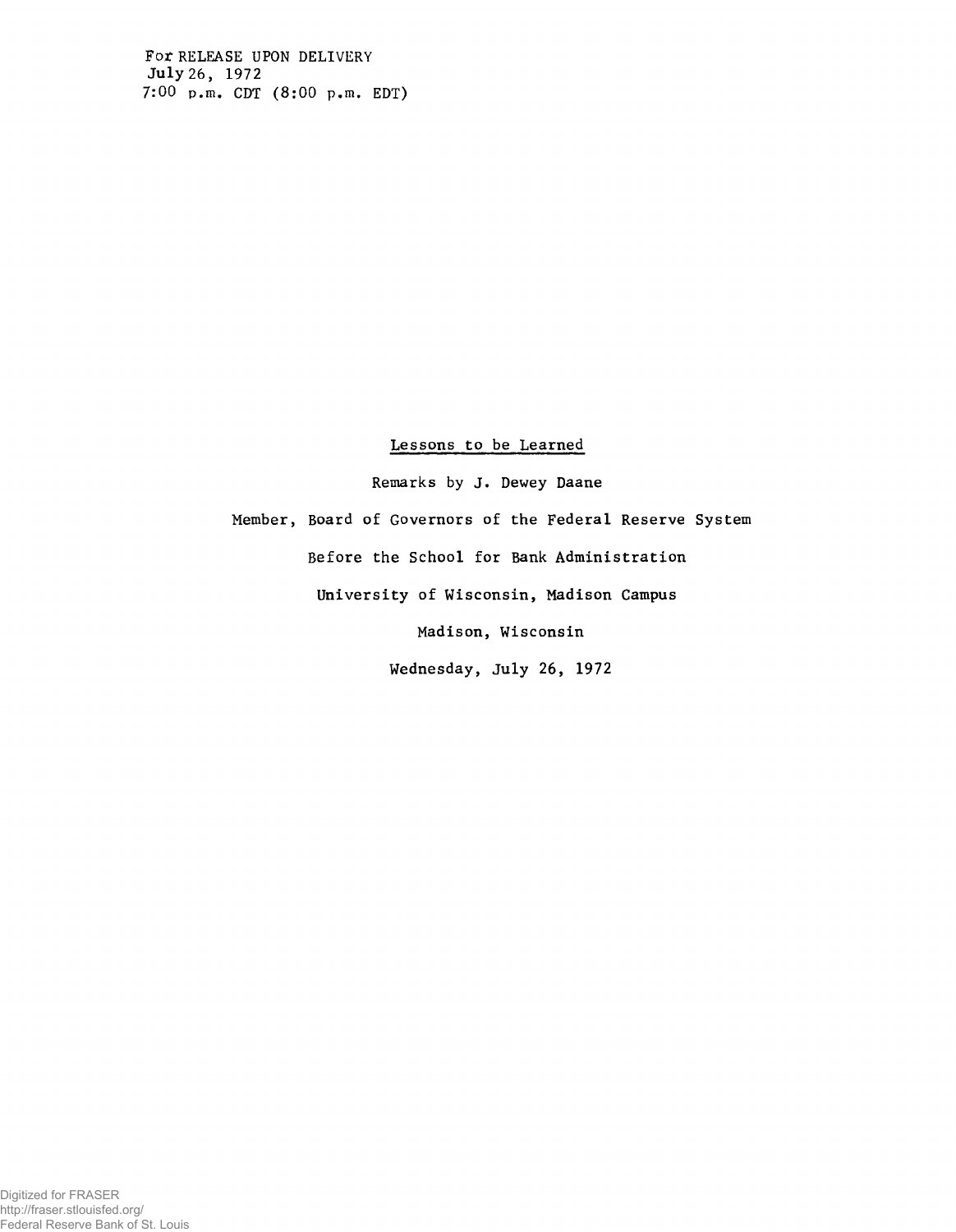**As I thought about possible topics for my remarks this evening, it seemed to me that it might be useful to reflect with you on the lessons to be learned from my own experience as a central banker, now in my 34th year with the Federal Reserve. I have not known Byers Miller over all of those years, but for most of them, and have always valued his friendship and wisdom and am most appreciative of this opportunity to be with him and all of you this evening. That holds true especially for your president, Ray Kolb, who is another old Fed friend from many years back.**

**When I was in Richmond, Virginia, long ago with Byers, one of my associates at the Fed Bank there owned an early postwar model MG sportscar. In those days the owners1 manuals were more complete than they are now and one of the key passages in the MG manual read as follows: "If a strange noise should emanate from under the bonnet (hood), do not proceed in the hopes that matters will right themselves.11**

**In some 34 years of experience dealing with problems of monetary policy, international financial affairs, and economic stabilization, I have come to recognize that this principle has a much broader application than merely automobile maintenance and repair. Time and time again the problems that have developed in the economics sphere, though they may have seemed transitory at the outset, have in fact proved to have great durability. Nowhere has this been more true than with the balance-of-payments problem of the United States, which has persisted now for close to 15 years, and with inflation, a recurrent**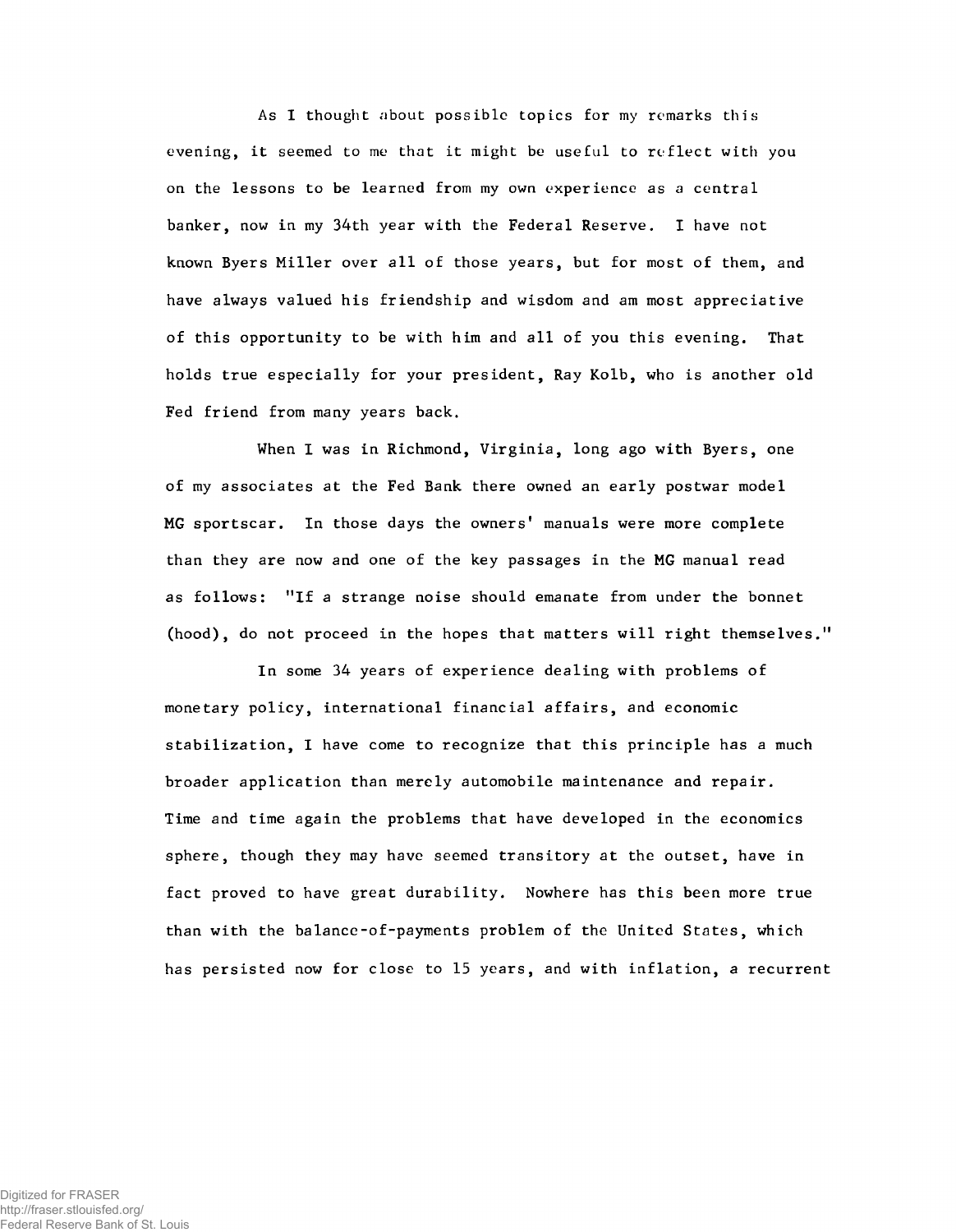**and serious problem throughout this postwar period and inextricably interwoven with our balance of payments.**

**What lessons have we learned over the past decade or more in dealing with these two vital and interrelated issues?**

**The most recent noise under the hood of the international monetary system--the floating of the British pound--points, in my judgment, clearly and unequivocally to the first and most important lesson of all: there is no substitute for sound domestic economic policies in achieving or maintaining external equilibrium. For the United States the principle translates into what is now almost a truism, namely, that there are no quick and easy solutions to our balance-of-payments problem -- yet its resolution is essential to the restoration of a durable international monetary system.**

Over the years we have tended, with indifferent success, to deal with our external deficits by measures designed largely to provide temporary relief rather than correcting a structural problem.

**Restrictions on capital outflows began with the Interest Equalization Tax in 1963, when rising capital outflows were eroding the gains that were then occurring in the trade balance. But instead of being temporary the restrictions had to be intensified as the trade balance deteriorated following the peak surplus of \$7 billion in 1964.** And as extended time and again, and amended, such restrictions have become less effective and less relevant. They illustrate the paradox of the United States position. Efforts by such means to shore up the

 $\overline{2}$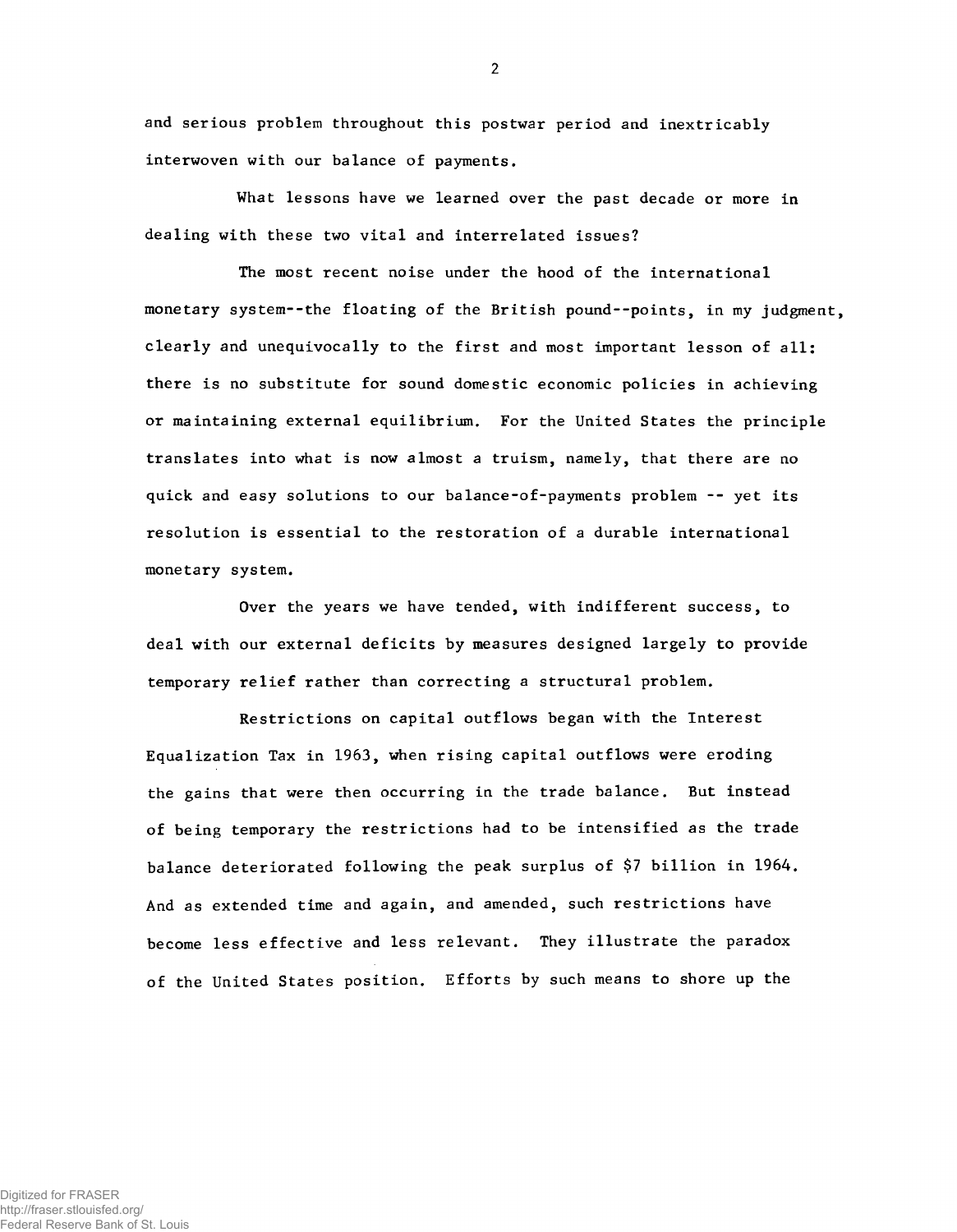**current balance-of-payments position induce a relaxation in efforts toward the correction of a basic disequilibrium.**

**We have sought quotas on imports of various types of goods to relieve pressure on particular industries, and this suggests that pressures for quotas may again intensify if trade deficits persist.**

**We have negotiated financial arrangements with some countries covering their claims on our reserves.**

**And we have tied economic aid to purchases in the U.S., among many other actions of the same type.**

**None of these actions were successful in reversing the deteriorating trend in our balance of payments which led to the drastic actions of last August. On the other hand, the realignment of exchange rates achieved in December, through the Smithsonian Agreement, should in time make a major contribution to improving our basic position.**

**Today, some people look for an easy escape in the name of "greater flexibility" of exchange rates. Certainly the old adage that "steel that bends is stronger than iron that breaks" is true of the international monetary system as well. In the past, unnecessary rigidity crept into the fixed rate system which had served the world so well in the post-Bretton Woods period. But the obvious need for prompter moves to avert long overdue changes, with possible disruptive consequences, does not warrant a swing of the pendulum completely in the other direction. And such a swing cannot, despite the wishful thinking of many of its proponents, in truth promise to be a substitute for sound economic policies or to provide relief from the constraints of achieving domestic stability.**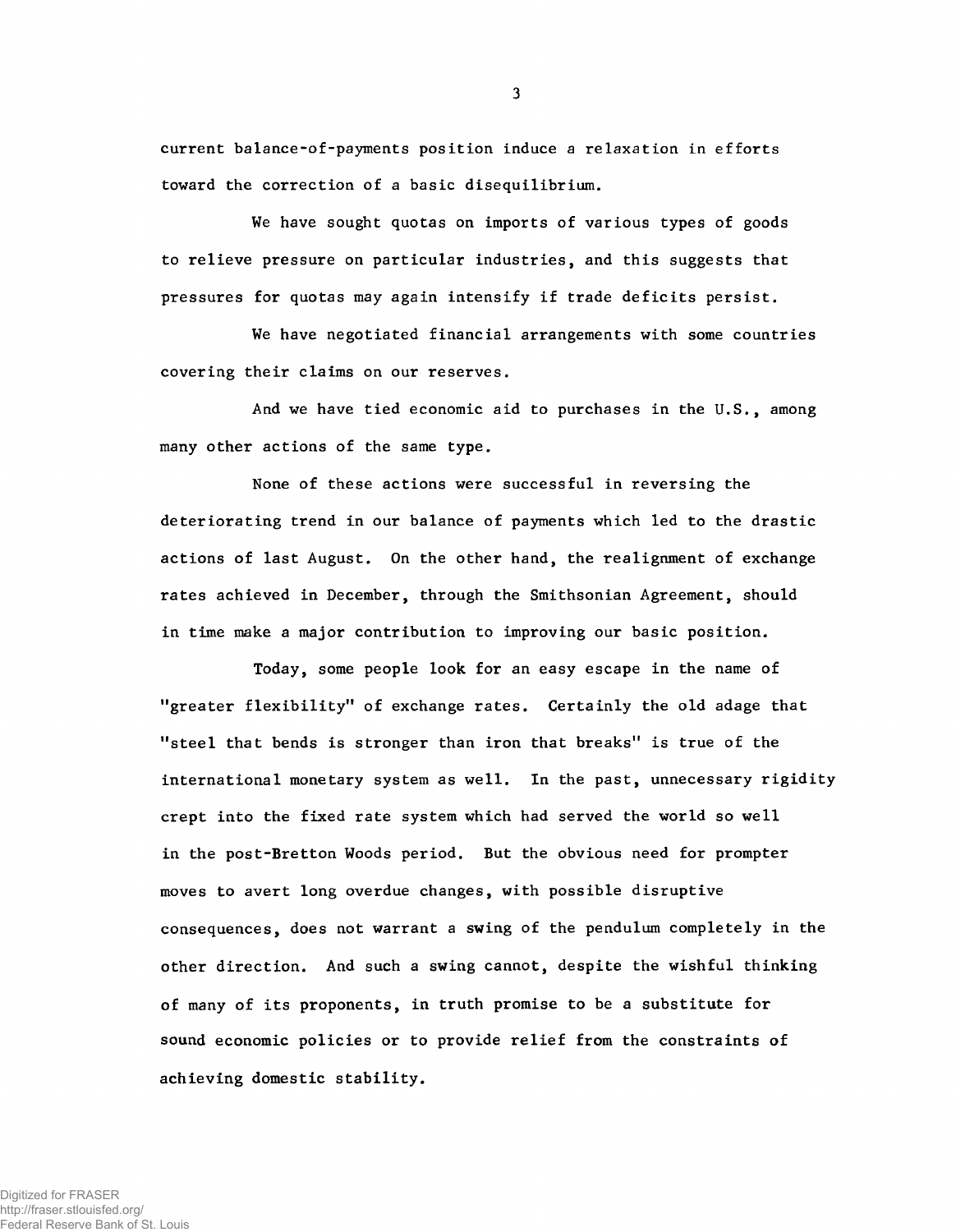**There frequently appears to be a lack of awareness among policy makers at home and abroad that the U.S. in fact is subject to a stronger discipline, that of the determination of the American people to enjoy the fruits of relative price stability. This discipline holds forth the promise that we will in fact reap the potential advantage from the Smithsonian Agreement. Against the diminishing success of other palliatives aimed at reducing our balance of payments, it points to a second and related lesson, namely that the United States must follow effective internal stabilization policies and win the battle of inflation. This is not mere rhetoric. For our failure to control inflation after the mid-1960's was a key element in the rapid deterioration of our balance of payments. It would be an oversimplification to describe changes in world competitiveness in terms of relative price changes alone, and there is no wholly satisfactory way of comparing trends in costs and prices among countries. But I believe we can trace the course of events fairly well by using a measure of unit labor costs in manufacturing. On that yardstick, the U.S. performance in the 1950's was better than all other industrial countries except Italy and Japan. And from 1960 through 1964 unit labor costs in the United States were stable while in European industrial countries, and even in Japan, they rose sharply. But in the period from 1965 through 1970 unit labor costs in the United States rose nearly 4 per cent annually, against one per cent for Japan and with other major competitors in between. This relative shift in the behavior of production costs was a major factor accelerating the dramatic decline in our trade balance from a surplus of almost \$7 billion in 1964 to a deficit last year of nearly \$3 billion.**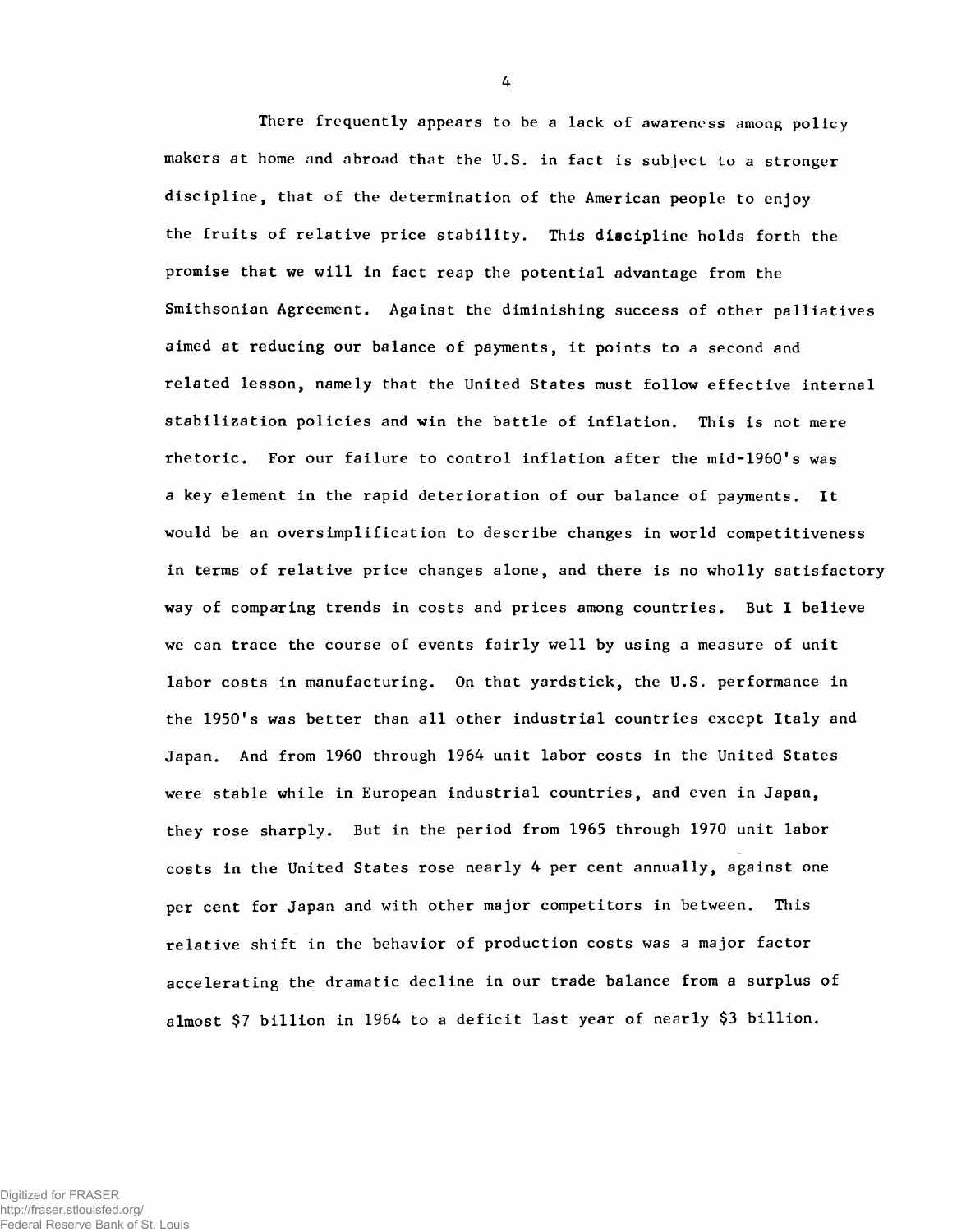**The inflation during the latter half of the 1960's had significant adverse effects on the U.S. domestic economy as well as on our balance of payments. There is no simple way of measuring the social costs that result when costs and prices are out of control for an extended period. But during this period (specifically the years 1966-70) our productivity gain ran far** below its long-run growth rate. By 1970 the cumulative shortfall was **roughly 6 per cent in the index of output per manhour -- the equivalent of about \$54 billion of annual product at today's prices.**

**That is the loss for just one year — 1970 — due to the shortfall in productivity growth. There were also losses before 1970 -- and after. Indeed, once a nation falls behind its potential level of productivity, it may take years to regain that potential, and the amounts lost in the years between can, of course, never be recovered.**

**It would be wrong to argue that the productivity slowdown was attributable solely to inflation. There were other factors — including the gradual change that has been taking place in the age structure of the labor force. But the renewal of productivity gains in 1971 at rates above the long-term average suggests that factors peculiar to the 1966-70 period rere predominantly responsible. And I would suggest that a major identifiable factor was our rate of inflation.**

**A third lesson emerges from the second, namely that the U.S. cannot by its own policies ensure the correction of our balance of payments and the viability of the international monetary system over the longer run. Continuing cooperative efforts among the countries most concerned are essential. Other countries have assumed a relatively more important role in the functioning of the system; they have to share, and in fact have been**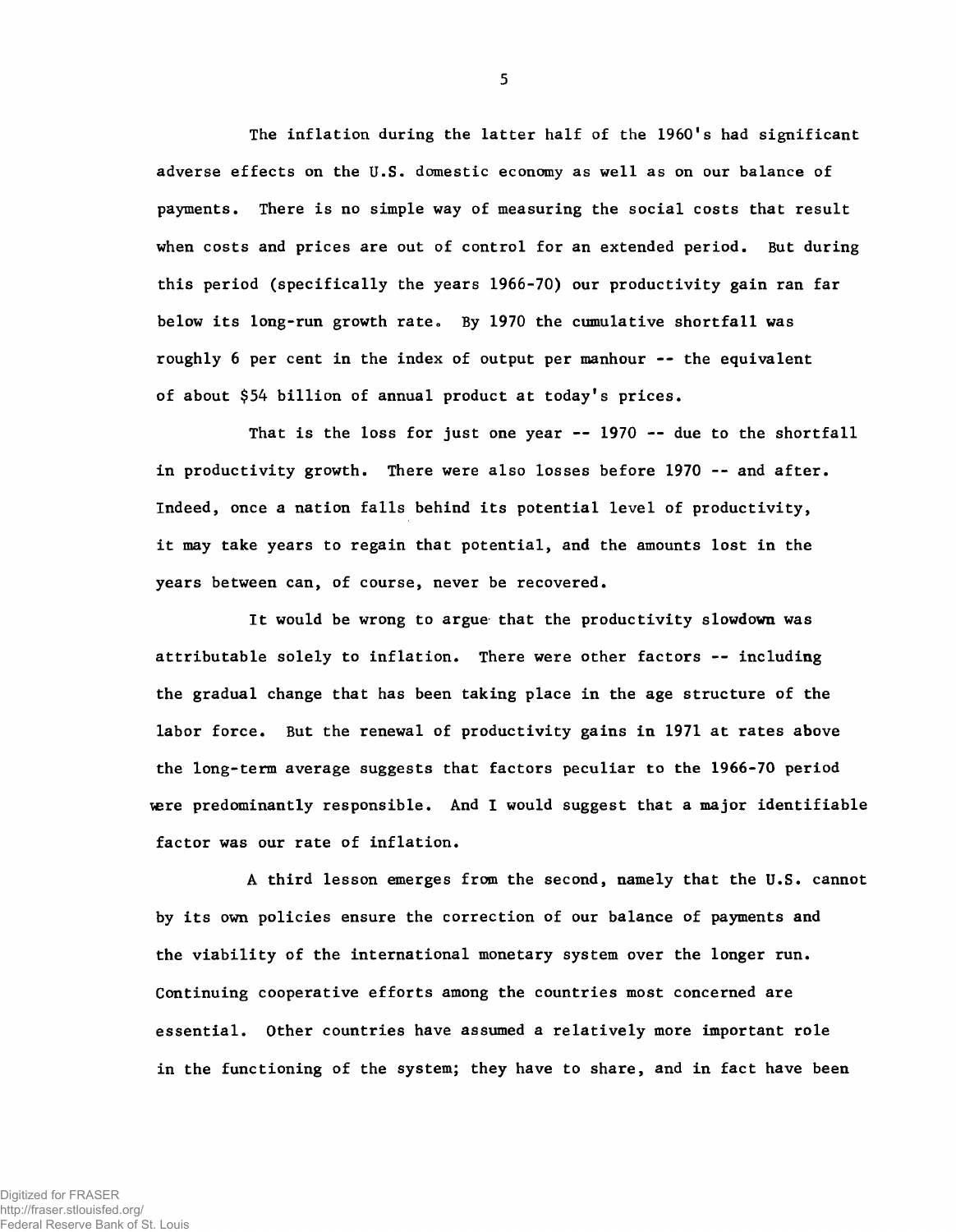**sharing, in the burden of adjustment. As we move forward in restructuring the system, there is a clear need to take account of the underlying economic realities and particularly the more nearly equal distribution of economic power in the world. It has taken us a long time to learn to accept, or at least to recognize or acknowledge, the long-term shift in the economic balance of power and competitiveness away from the United States and toward other industrial countries — most notably Japan and Germany.**

**That shift is the culmination of the resurgence of the Common Market and other industrial countries following World War II from what was virtually economic paralysis at the end of the war. These countries — with our assistance -- worked hard to raise the real incomes of their people and in so doing increased their importance in world trade. The most spectacular rise was achieved by Japan. Her share of world exports of manufactures was only 1-1/2 per cent in 1950. It increased to nearly 8 per cent last year. Similarly, Germany's share of world exports rose from under 4 per cent in 1950 to 12-1/2 per cent last year. In contrast, the U.S. share in world trade was 18 per cent in 1950 and had declined to 14 per cent last year.**

**Looking back, then, we may have misjudged for many years the nature of our persistent balance-of-payments deficits because we failed to take into account the extent to which fundamental economic relationships were changing. Looking forward, we need to take account of the greater economic weight of other industrial countries, both individually and in combination, to give more voice to the less developed countries, to break**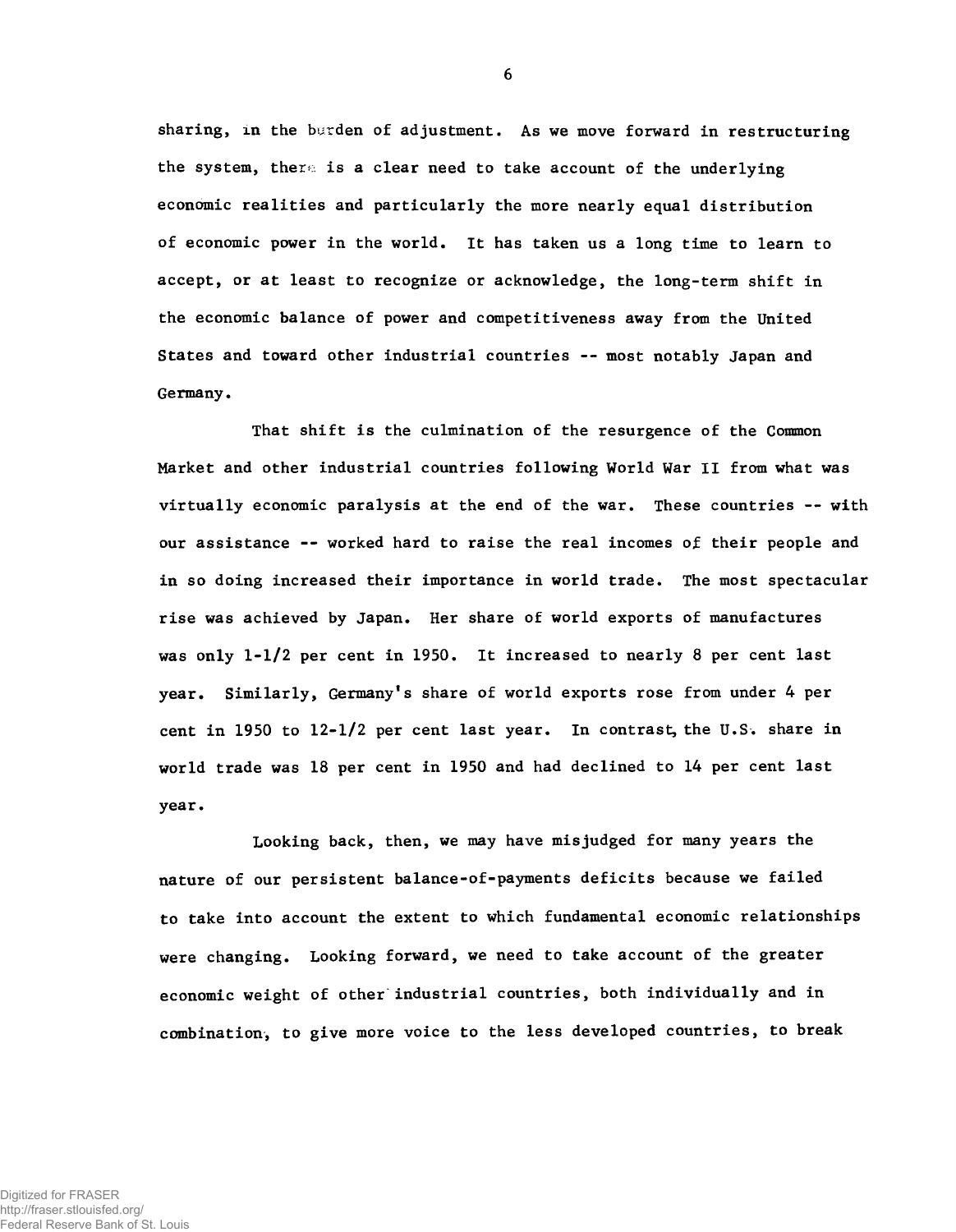**down trade barriers and avoid inward-looking economic blocs, and to provide a more orderly process for the provision of world liquidity. We need to make the international monetary system more responsive to the inevitable differences that emerge between the economies of various countries. Prompter adjustments to avoid the build-up of large imbalances are essential.**

**Let us not make the mistake, however, of assuming that achieving the necessary somewhat greater flexibility of exchange rates would for any length of time give us or any other country an easy escape from the external pressures to maintain a rising productivity curve or from the internal pressures of excess aggregate demand. A declining exchange value of the currency that is forced by rapid increases in domestic costs and prices simply adds further to costs of production as import prices rise — making it still more difficult to regain control of the economy. While we need exchange rate adaptability to match changes in underlying economic circumstances, we should be wary of any tendency to believe that domestic producers should be sheltered from competition by the help of rising import costs, for the same exchange rate changes will also adversely affect consumers and raise production costs even further.**

**The lesson that we cannot solve our balance of payments without the cooperation of others leads to a corollary lesson that it would be self-destructive for us or other countries to attempt to solve external problems by discriminatory restrictions on trade. All countries must work to break down trade barriers. Transitory constraints may be required from time to time but only to cushion the adjustments needed, not to block**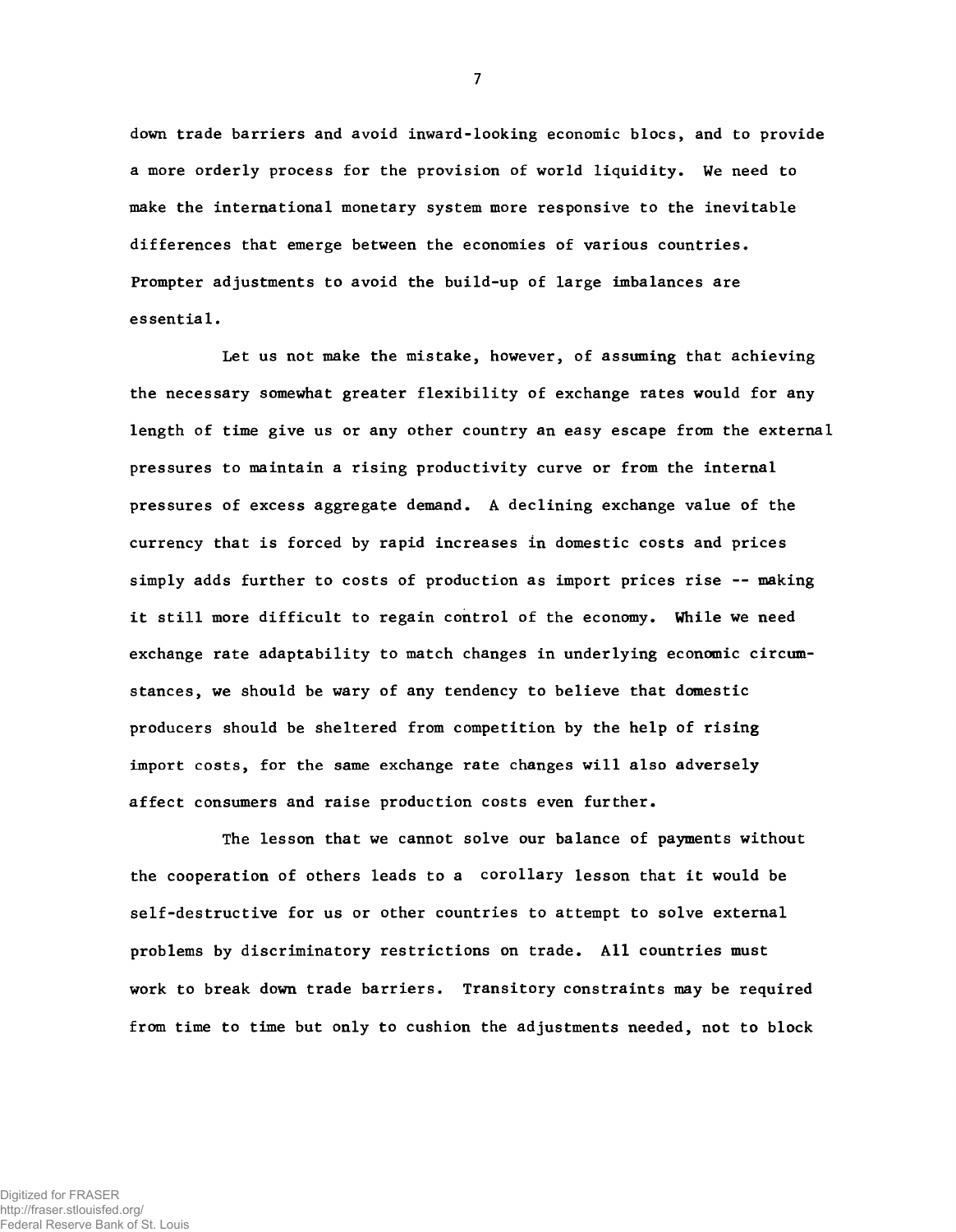**off needed adjustments. For example, our 10 per cent surcharge from last August to December could easily have led to retaliatory action abroad, delayed necessary adjustments at home, and unnecessarily penalized a large** group of third countries. But it was removed in time.

**Another lesson to be learned is that ways and means must be found to cope with the volatile and potentially massive flows of shortterm capital in a present world in which mobility of funds has been insured by the improvements in communication and facilities for the transfer of funds. Again, the most recent crisis points out how far the international monetary system can be subjected to unnecessary stresses and strains by movements of speculative funds. But we have not yet learned how to deal with such flows. Short-term capital flows were responsible for much of** the disorder in international markets in the 1930's; they are now immensely **greater in size, and movements are facilitated by the greater sophistication of market participants and technical facilities that allow nearly instantaneous shifts between markets and from one currency to another. The question of how to deal with the short-term flows is not easily answered. One possibility, which we now see widely employed, is to try to dry them up by controls -- controls against inflows and controls against outflows.** But, frankly, all experience with this instrument suggests that it is difficult for a small country with a compact financial market, and may be impossible for a large country rich in financial institutions and multilateral corporations. Nevertheless, I believe we need to keep searching for more effective and concerted use of barriers to these flows when they are serving no other purpose than to hedge against a change in exchange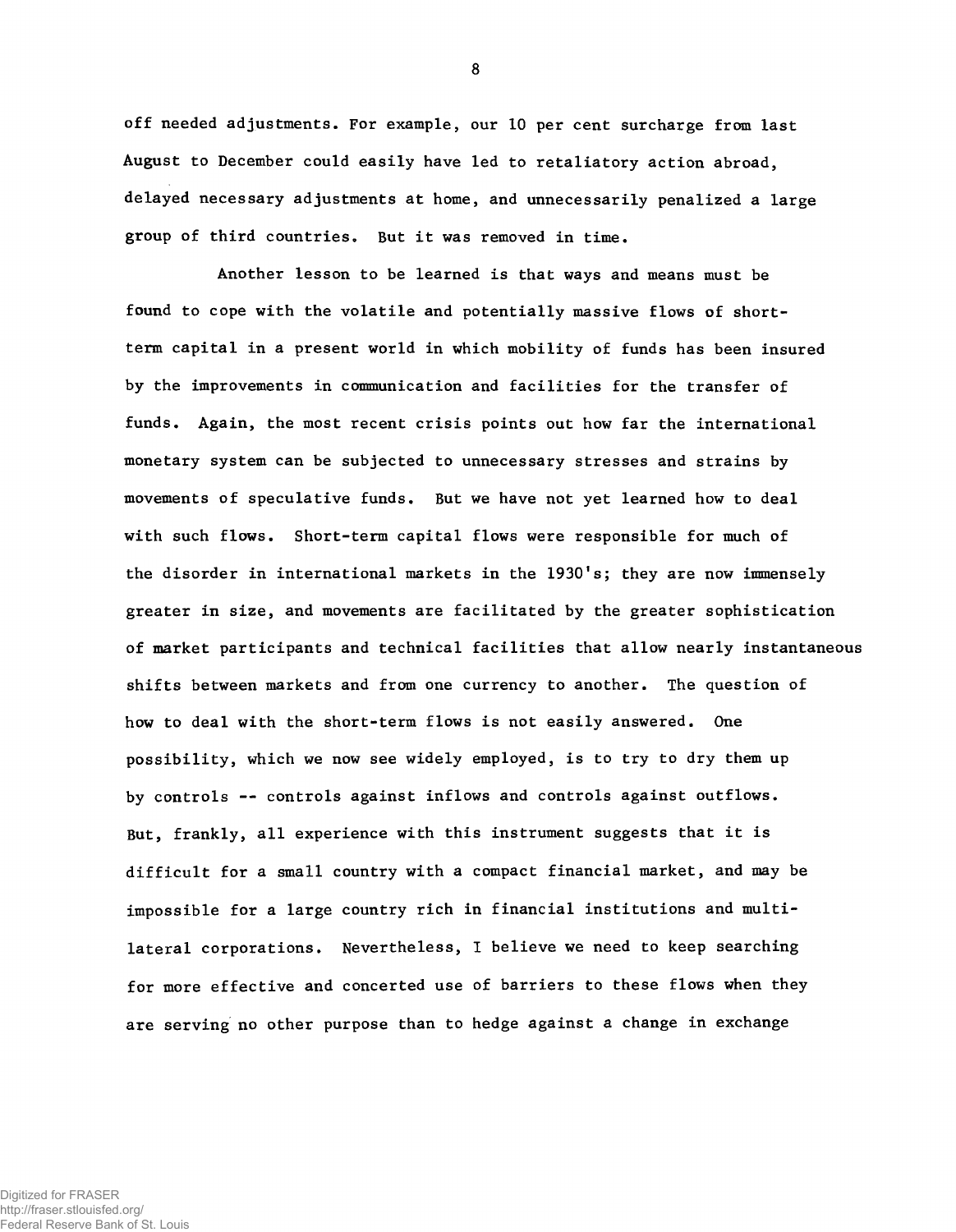**rate which these very flows may artificially induce. An alternative, which we also need to explore, is the possibilities for an agreed procedure among central banks which would allow for more absorption, or sterilized financing, of such flows, possibly with some sharing of costs or losses.**

**Up to this point, I have been talking primarily about the noises under the hood of the international monetary machine, especially those reflecting our own inflation and balance-of-payments problems. But this does not mean that there have been no knocks under the hood of the domestic economic machine and, in particular, our domestic financial system. Quite the contrary. The so-called credit crunch of 1966 and the near crisis conditions that existed in some sectors of U.S. financial markets during the spring and summer of 1970 are still much too vivid for us to ignore the need for more than just a cleaner carburetor in domestic monetary machinery. What are the main lessons to be learned on the domestic monetary side of things?**

**First of all, there is the clear lesson that more needs to be done in the area of restructuring our financial system so that public policies to combat inflation can work more effectively. The Federal Reserve's own study on housing, submitted to the Congress last year, was one effort to make constructive proposals. And over the years there have been a number of studies by public (including Presidentially appointed) and private bodies of various aspects of our financial markets.**

**While our financial markets could be better structured to withstand the variations in credit flows that may be required in the effort to keep inflation under control, a more flexible use of fiscal policy**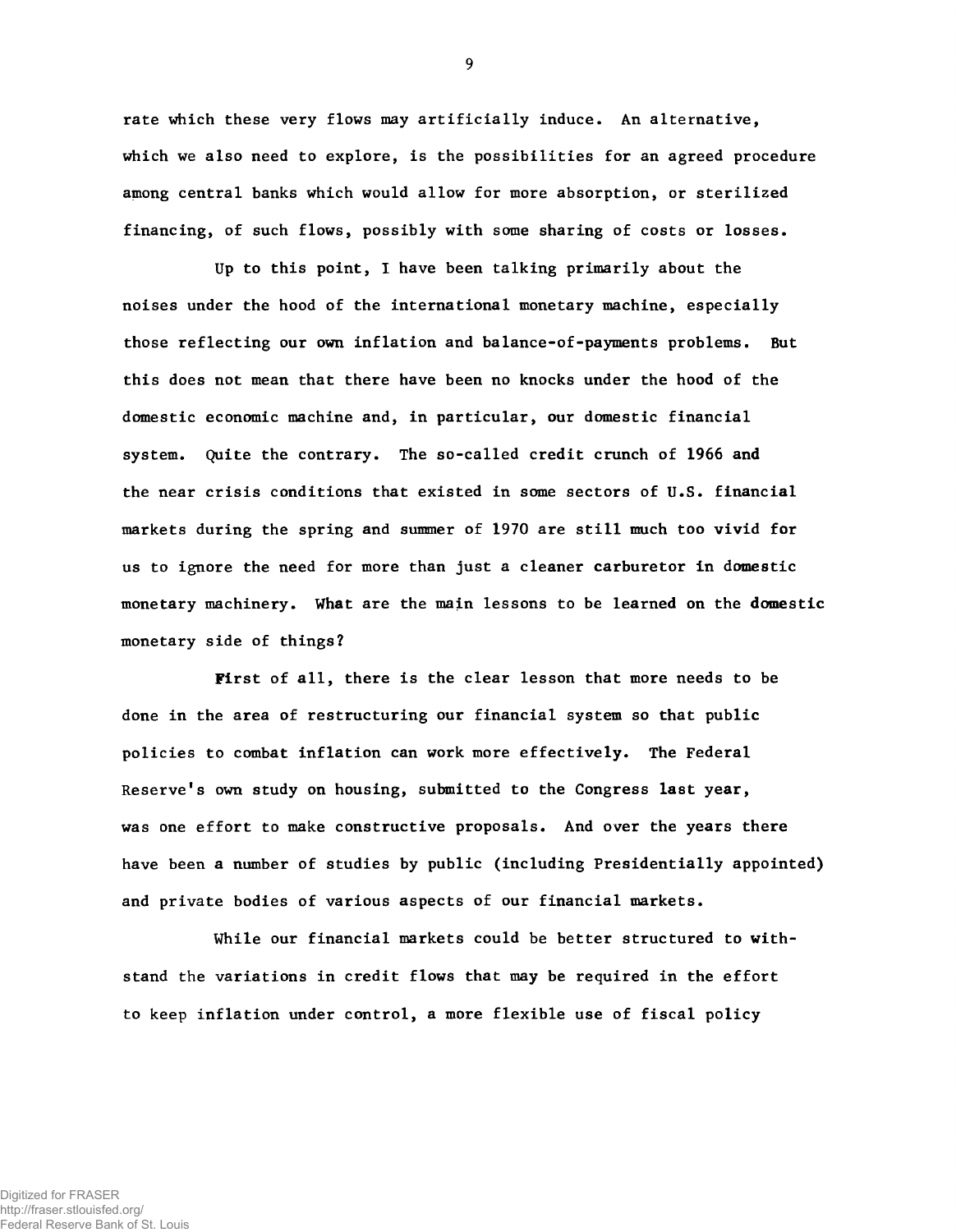**than in the past would reduce the extent to which financial markets may be subject to substantial shifts in the amount and direction of savings and credit flows. A more flexible fiscal policy would also reduce the likelihood that demand pressures on the economy would cumulate to the point where they become difficult if not impossible to control without undesired side-effects. Such a danger point tends to be reached when demand pressures are so pervasive and last so long that the attitudes of wage earners and others in society are influenced by expectations that inflation will continue as a way of life.**

**A flexible fiscal policy requires a responsible attitude toward Federal expenditures and tax policy. I am not talking about continuous budget balancing. There are times when we need planned deficits to help expand the economy. But there also are times when we need surpluses to help calm down the economy. Under inflationary conditions in particular, it is incumbent on the Executive Branch and Congress to see that Governmental outlays are kept under control and to see that tax policy contributes to noninflationary financing of expenditures. What happens in the absence of a truly responsible fiscal policy is well illustrated by the inflationary experience since the mid-1960's. And, against that broad background, the recent and prospective sizable Federal deficits have exacerbated tendencies for inflationary expectations to persist and become more pervasive.**

**As Chairman Burns said in testifying this morning before the Joint Economic Committee:**

**We stand at a crossroads in our fiscal arrangements. Many of our citizens are alarmed by the increasing share of their incomes that is taken away by Federal, State, and local taxes.** Meanwhile, Federal expenditures have been rising at a rate well above the growth rate of our national income and product. The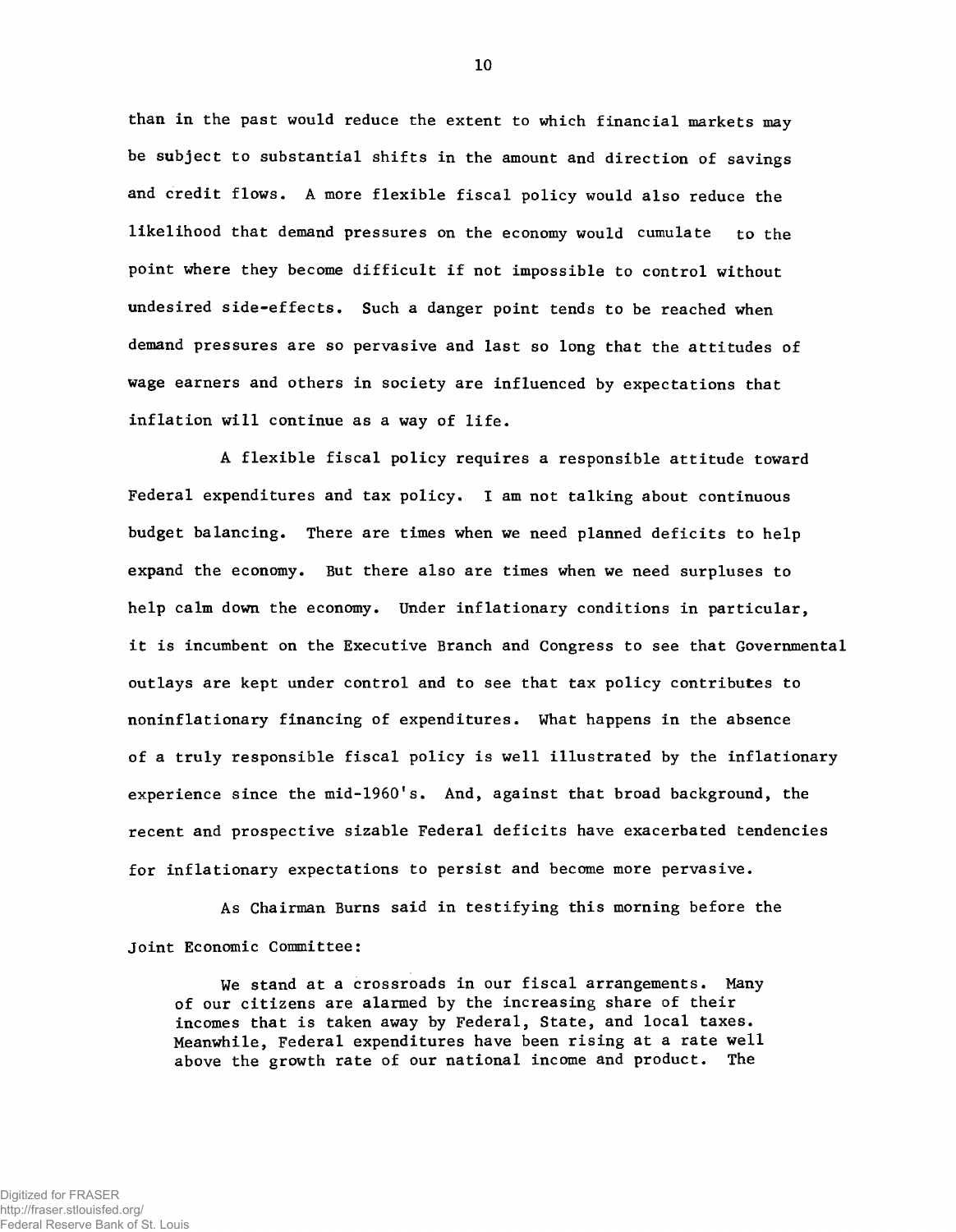propensity to spend more than we are prepared to finance through taxes is becoming deep-seated and ominous. An early end to Federal deficits is not now in sight. Numerous Federal programs have a huge growth of expenditures built into them and there are proposals presently before the Congress that would raise expenditures by vast amounts in coming years.

The fundamental problem, therefore, is how to regain control over Federal expenditures. I do not think this can be accomplished without departing from our traditional methods of budgetary management.

Among the various possible proposals, as noted by the Chairman, one that would produce immediate beneficial results would be a legislative ceiling on this year's Budget expenditures.

Again, a related lesson is that there is a need to supplement both monetary and fiscal policy once cost-push inflationary pressures have developed.

Once inflationary attitudes pervade the country, it becomes very difficult to bring inflation to a halt. Monetary policy certainly becomes a relatively less effective instrument. To the extent that the inflationary forces begin to come from the cost-push side, the increasing application of monetary restraint becomes more and more likely to lead to unacceptably high levels of unemployment since there is no excess demand to be curtailed. Over time, cost-push inflationary pressures might be contained, but that would be at the expense of high unemployment and unutilized plant capacity.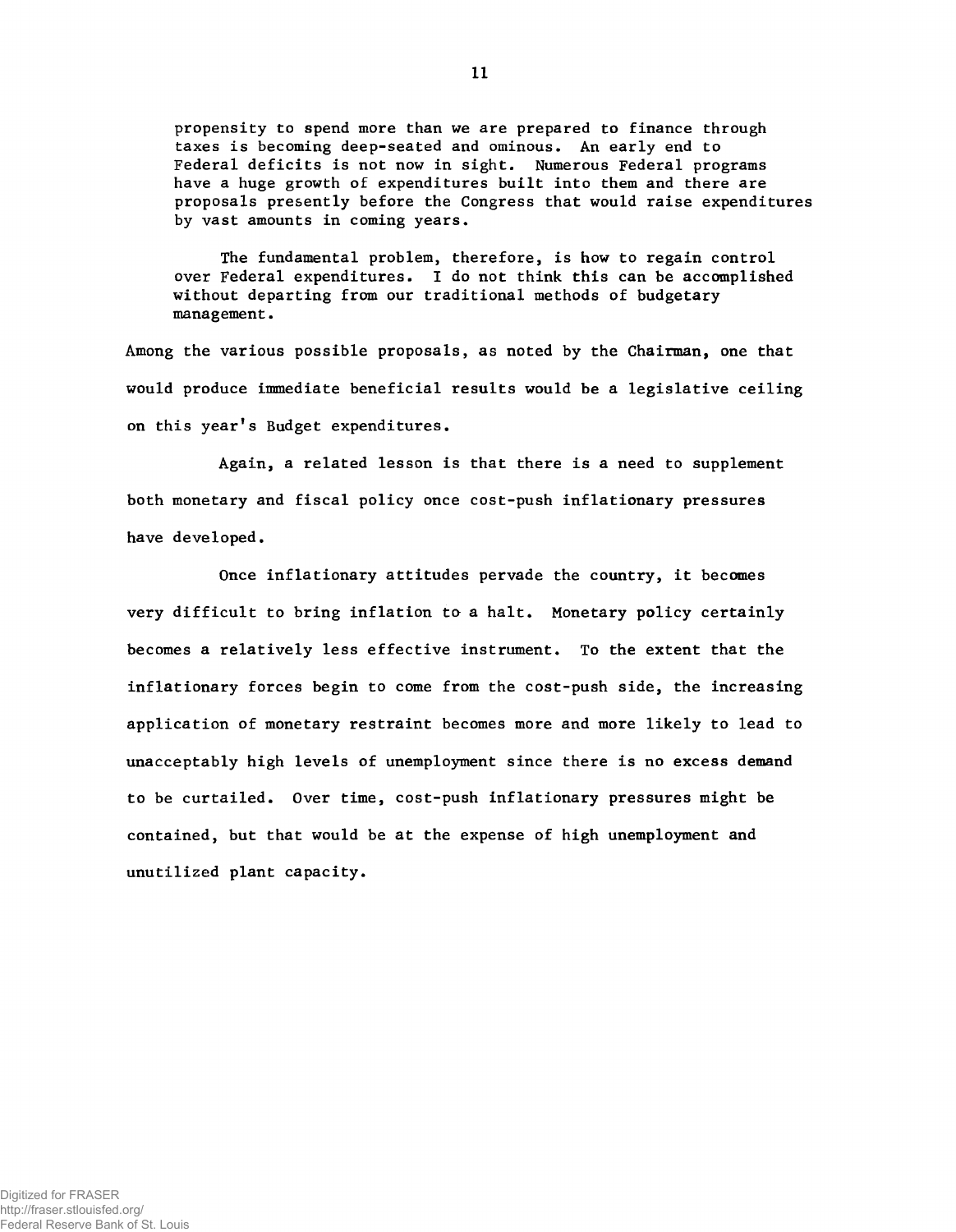**Keeping wage increases reasonably in line with productivity gains is the key to averting cost-push inflation. The sharp rise in wage rates of the past few years promoted inflationary pressures even in a period when unemployment was running at about 6 per cent of the labor force. Moreover, despite rising prices, the acceleration of wage increases led to a diminishing share of profits relative to income, with the result that business incentives to expand were restrained. Businesses appeared willing to invest in labor saving equipment, and to take other measures to rationalize their organization and make it more efficient, but the confidence required for long-term expansion of plant capacity had been eroded.**

The incomes policy announced by the Administration in August of 1971 was vital to efforts to get the economy moving while keeping inflation under control. From my point of view, an incomes policy should have been put into effect earlier; its absence made the job of monetary policy that much more difficult and--since inflationary pressures had moved from the demand-pull to the cost-push side--placed limitations on what could be accomplished to control inflation through public policy.

**For an incomes policy to have beneficial, lasting effects, it must help alter the attitudes of labor and business. It must work to remove inflationary psychology from the labor bargaining table and from corporate pricing policy. But over the longer run the fundamental factors in eliminating inflationary psychology are sound fiscal and monetary policies. In a free society we cannot--and would not want to**

Digitized for FRASER http://fraser.stlouisfed.org/ Federal Reserve Bank of St. Louis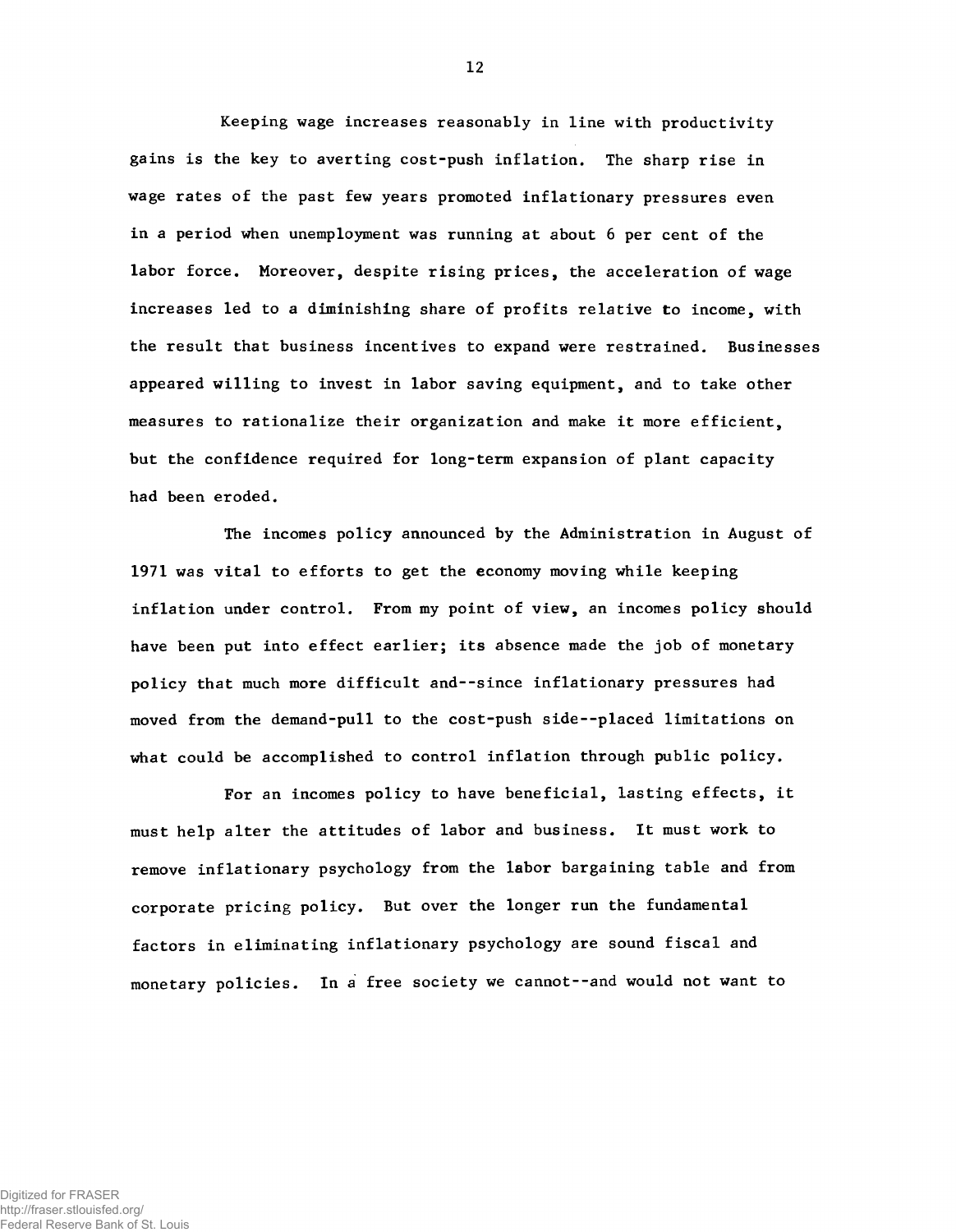**if we could--rely on incomes policy as any more than a transitional program to get us over the rough spots. Moreover, no wage-price policy can be long effective if demand-pull forces of inflation threaten to re-emerge.**

**A fully effective public policy program to keep inflation under control requires not only responsible and sound fiscal and monetary policies but also, and importantly, measures that will ensure competitiveness in labor and product markets. Only with competition effective can we have some confidence that wage increases will remain roughly in line with productivity gains and that business pricing policies will square with the public interest. Under these conditions, monetary policy can more efficiently fulfill its role of creating the financial conditions that encourage noninflationary economic growth and reasonable equilibrium in our balance of payments.**

**There is another lesson to be learned when one refers to the efficiency of monetary policy and that is the need for flexibility and adaptability in developing and using our policy instruments. To me, one of the most impressive facets of my own experience with the Federal Reserve System has been to observe it in action as a dynamic, changing organism rather than a static entity. This is true both in the formulation and implementation of monetary policy. We have constantly sought better economic and financial intelligence and better ways of applying it in the decision-making process. We have sought, and are still seeking, ways of improving our main policy instruments -- open market operations, the discount mechanism and reserve requirements.**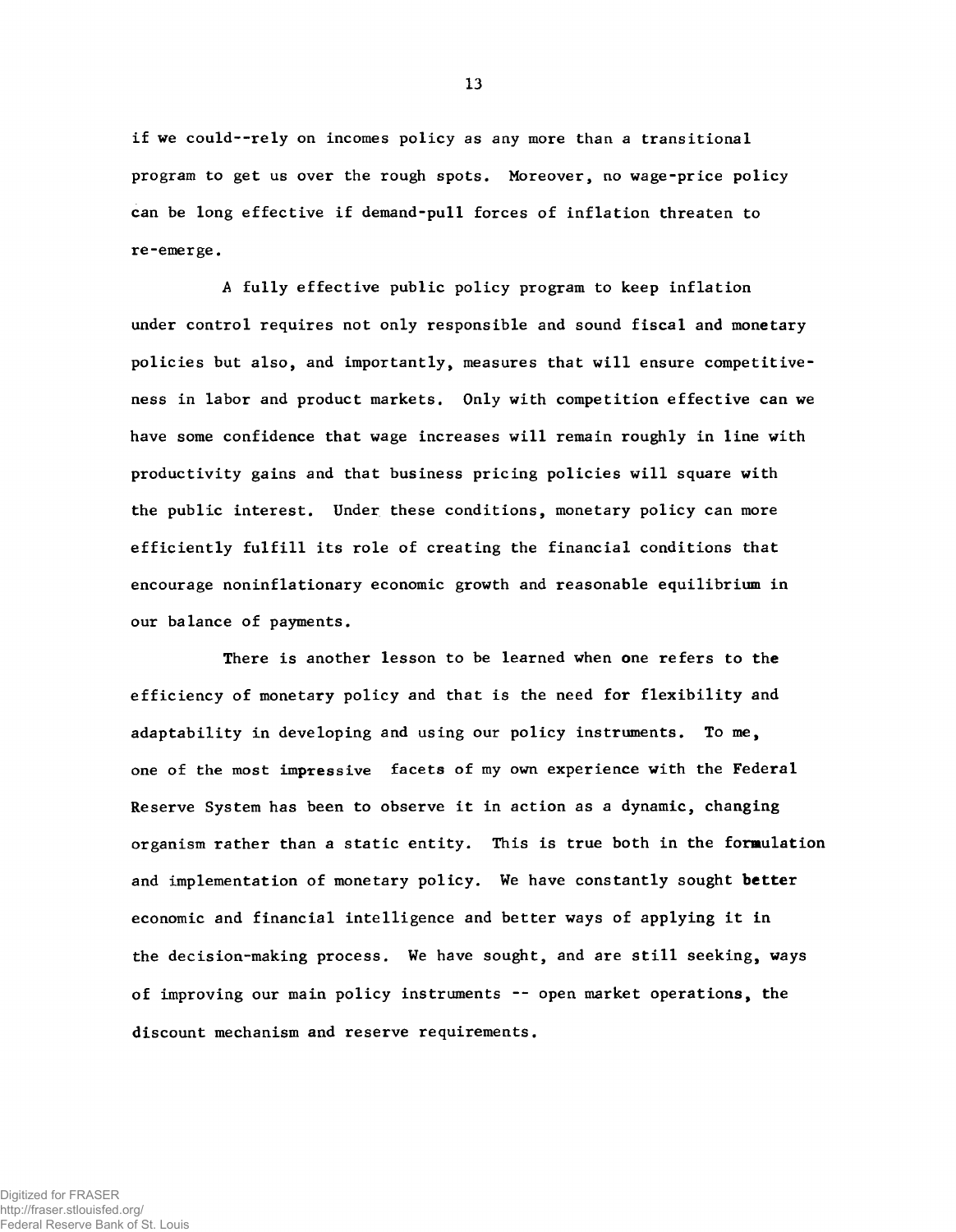Flexibility involves, among other things, proper timing -- the ability to change and shade policy promptly as circumstances require. But more than timing, flexibility also requires a lack of rigidity with respect to the financial goals of monetary policy.

In recent years, we at the Federal Reserve have placed somewhat more emphasis than in the past on monetary aggregates in the formulation and effectuation of monetary policy. However, it would be wrong to become rigid in our attitude toward monetary aggregates as a group or to become wedded to a particular aggregate, such as the money supply. There are many and varying definitions of money. We can never be certain how much money -- however defined -- the public wants to hold. The public is continuously shifting into and out of various kinds of assets — such as demand deposits, time deposits, and savings accounts -- which are money-like in quality; so that we cannot be confined in our analysis to any single definition. And our knowledge about relationships between money and the factors that affect decision making by individuals and business firms -- such as credit availability and cost, prospective income or sales, and over-all liquidity -- is subject to considerable professional debate.

Thus, we must continuously evaluate credit conditions and interest rates themselves to see if they are appropriate to economic circumstances, both domestic and international. While we cannot look at interest rates alone because of the danger, for example, of providing too much new credit and money to the economy if demands for goods and services are expanding more than desired, neither can we be guided by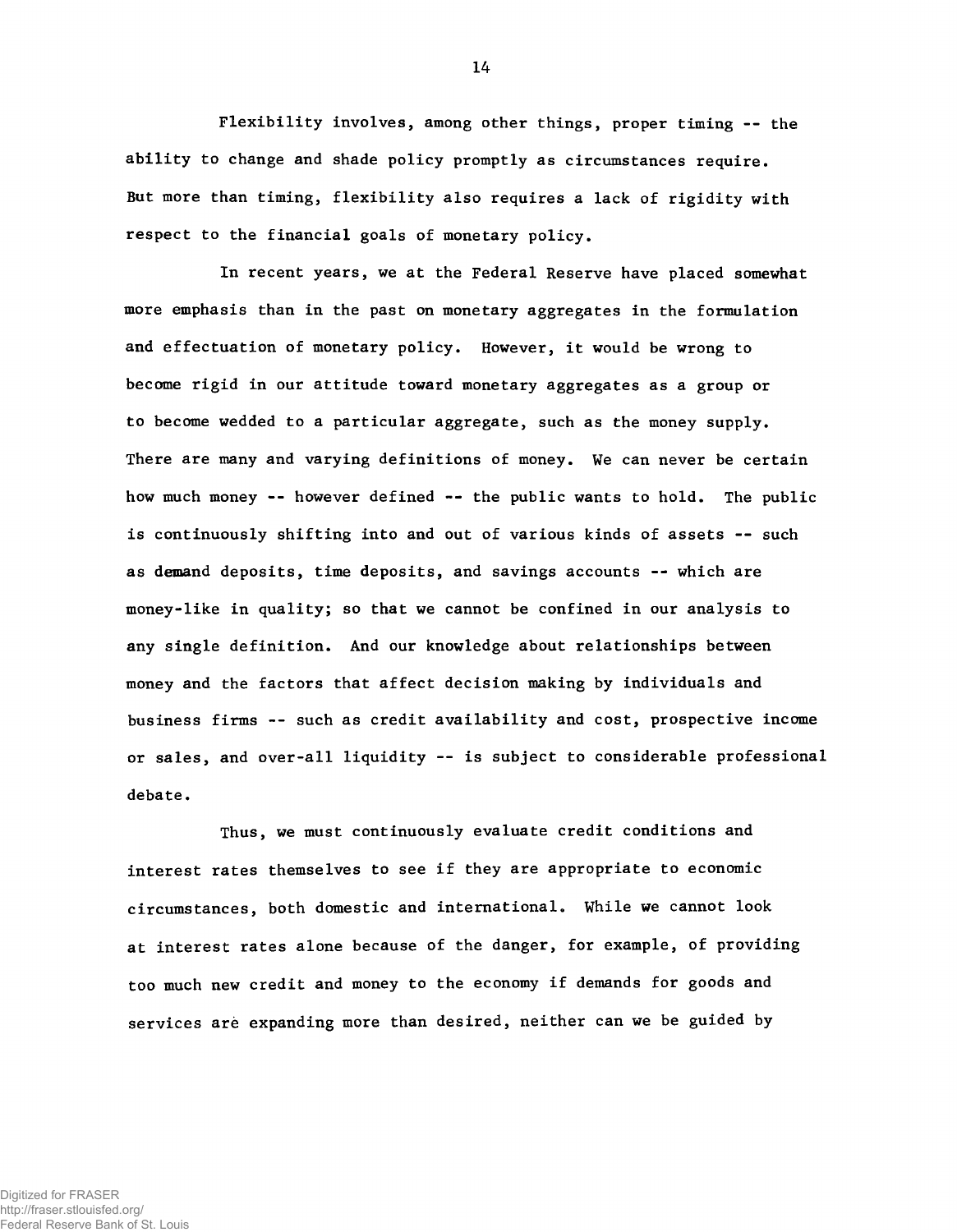**money alone because there is the parallel danger of providing too little new money and credit if we have underestimated how much new cash is required to finance desired expansion.**

**There is no escape from using judgment in public policy. And it is merely simplistic to base judgments about monetary policy on the behavior of so narrow a variable as the money supply; that seems clear from our past experience.**

**These and other lessons need to be applied to the full agenda of tasks that remain to be done to curb or, even better, to avoid inflation in the domestic economy, to restore our international competitive position, and to create a more viable structure of international financial relationships. I do not underestimate the magnitude or the complexity of the problems we as a nation must face over the longer run.**

**Not long ago at breakfast, my six-year old daughter, Whitney,** asked me, "How old are you, Daddy?" In order not to frighten her completely, **I prevaricated a bit and said, l!0h, around 50." She then asked, "And when I'm around 50, how old will you be?" Again, I said, "I would be near a hundred." She persisted and asked me, "When I'm near a hundred, how old will you be?" To that query, I responded, "You know, Whitney, I think the practical possibilities of either one of us living that long are not very great." She thought for a moment and then looked up at me and said, "Well, we can try, can't we, Daddy?"**

**As I have thought about the twin problems of balance of payments and inflation and their integral parts in terms of improving U.S. price performance and competitiveness, it sometimes seems to be almost as hopeless a task as that of attaining perpetual youth. But we can and must try.**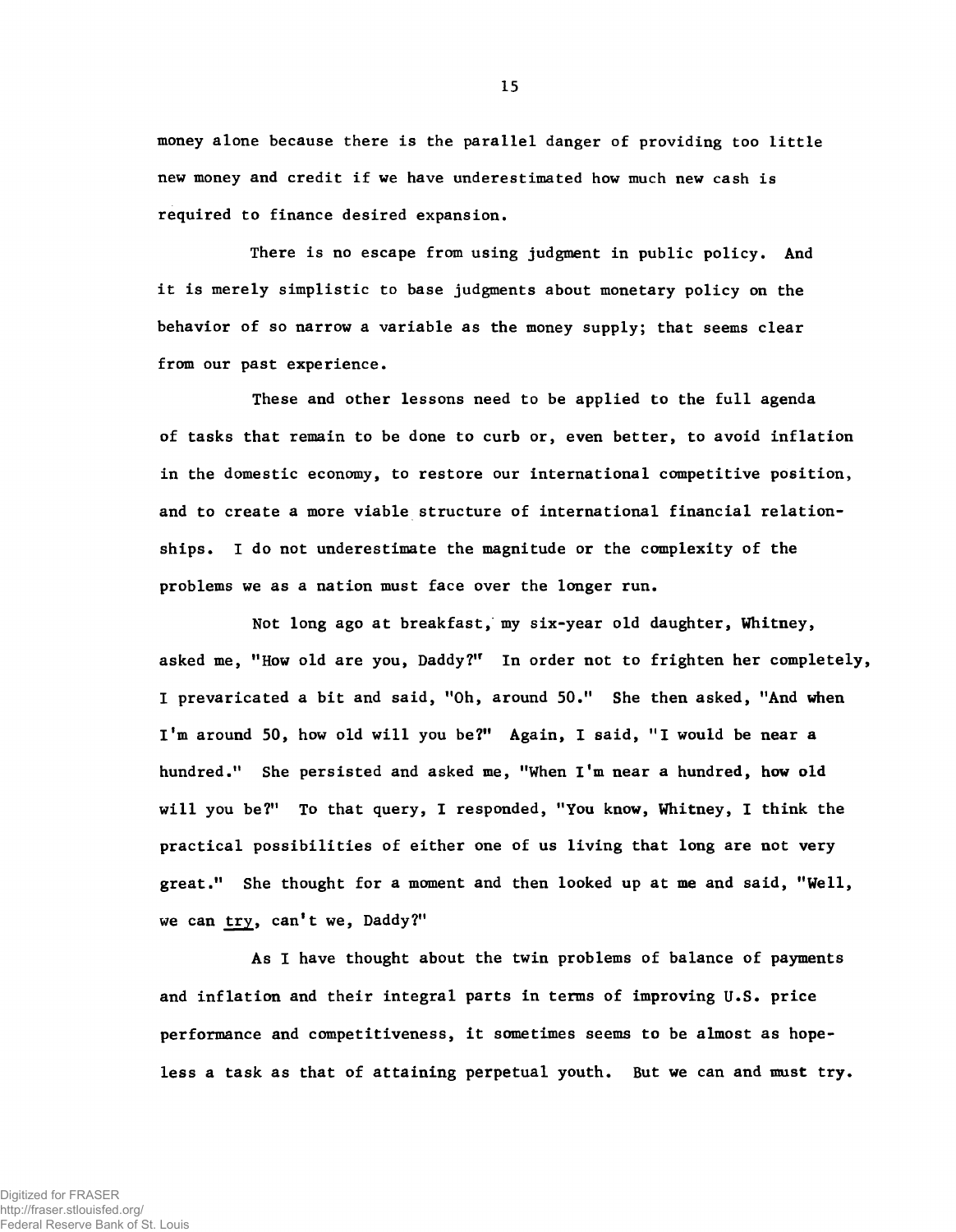**And I am comforted somewhat by the recent comment attributes to Mrs. Alice Roosevelt Longworth. When congratulated on her seeming eternal youth, she recalled a quotation from "The Spoon River Anthology11 that goes like this: "Perhaps after all the secret of perpetual youth is merely arrested development."**

**This may be equally applicable to the problem we are confronted with today, namely our search for ways to control inflation and bring about external equilibrium and, as far as my remarks are concerned, the role of monetary policy in that search. For the real task of monetary policy, and perhaps the only way it can be truly effective, is in assisting in the arresting process -- in preventing the development of the deep-seated inflationary expectations and spiraling cost pressures that in turn develop a life of their own and are the principal threats to achieving improvement in productivity and competitiveness. Once these developments have been allowed to become self-reinforcing, as was the case in the latter part of the 1960's, monetary policy can play only a lesser role in the much harder task of restoring the sort of basic noninflationary conditions and attitudes conducive to improving our competitive position.**

The final lesson, then, is that of humility with respect to the evident limits to the contribution of monetary policy. The job of trying to control inflation, and to right our balance of payments cannot, and must not, be left to monetary policy alone. Indeed we can no longer rely solely on general monetary and fiscal policies designed to influence aggregate demand. There is a constructive role to be played by more direct measures to influence wage rates and commodity prices when costs and prices do not respond sensitively to the balance between demand and supply.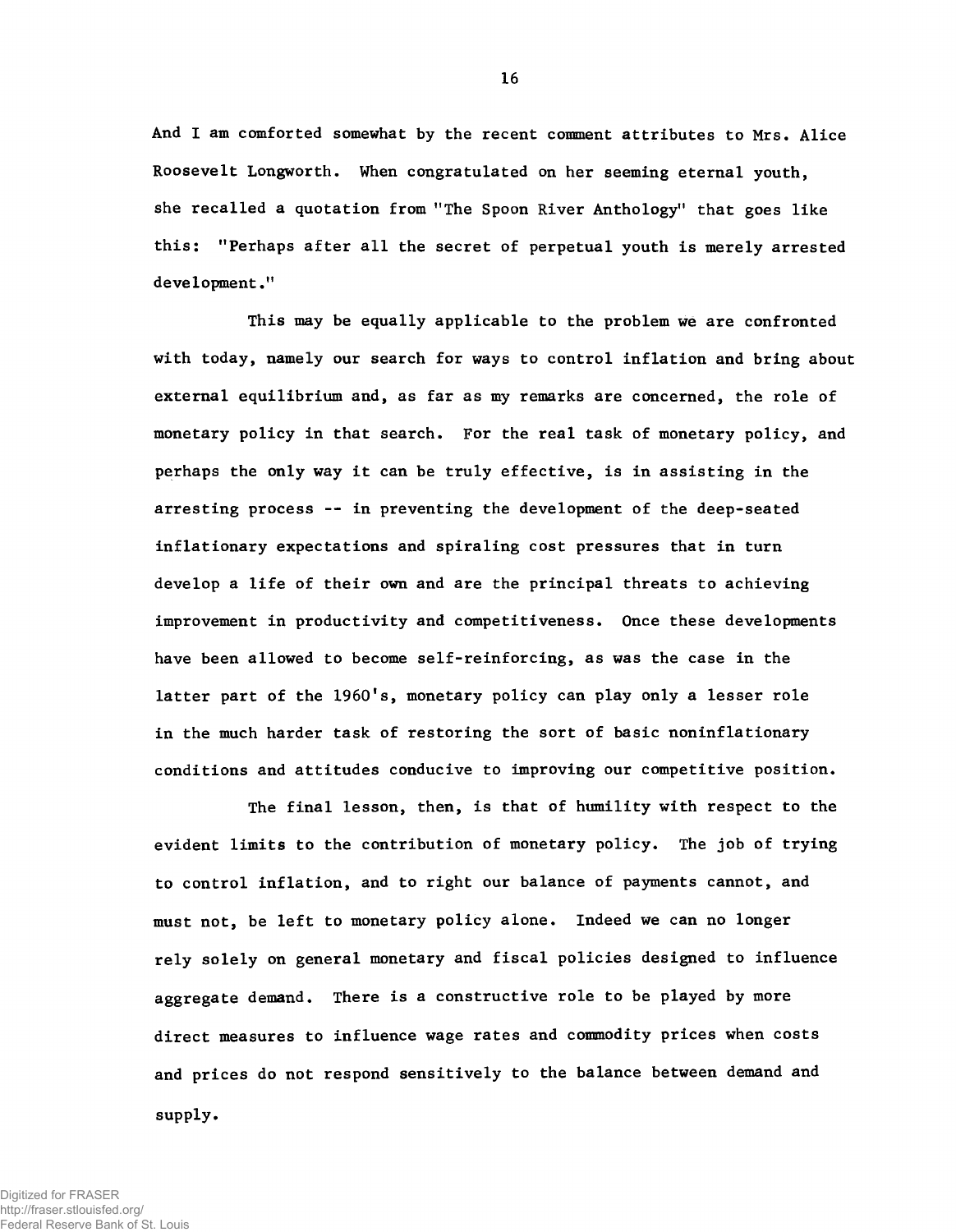But in closing, I would like to make a confession as well as **add a somewhat more optimistic note. In selecting as my topic, ''Lessons to be Learned,11 I confess 1 was influenced a bit by recent events in the Peanuts comic strip in which Snoopy, after much soul-searching decides to write a book on the subject, "Things I Have Learned After It Was Too Late," beginning with the first chapter on "Never Argue with the Cat Next Door. He is Always Right," with the closing chapter, "A Whole Stack of Memories Will Never Equal One Little Hope." For my part I have more than a little hope that we will win the balance-of-payments and Inflation battles. And on both fronts I believe there is room for at least cautious optimism about the near-term outlook.**

**On the inflation front we do seem to be experiencing some improvements in our record of performance on costs and prices in the U.S. economy. First, productivity gains are on the rise again. Last year the rise in output per manhour in the private non-farm economy rebounded to a 3.7 per cent rate. This year, with real output rising faster an even larger increase is possible. Labor supplies moreover should remain relatively ample through the remainder of this year and on into 1973, given the likelihood of a rather substantial increase in the civilian labor force. Second, the labor cost situation seems somewhat better. Over the first half of this year, for example, average hourly earnings in the private non-farm economy rose at an annual rate of about 5-1/4 per cent, compared with 6-3/4 per cent during the first seven months of 1971. The improvement partly reflects the results of competitive forces dampening the rise in wage rates, but the control program has also had a salutary**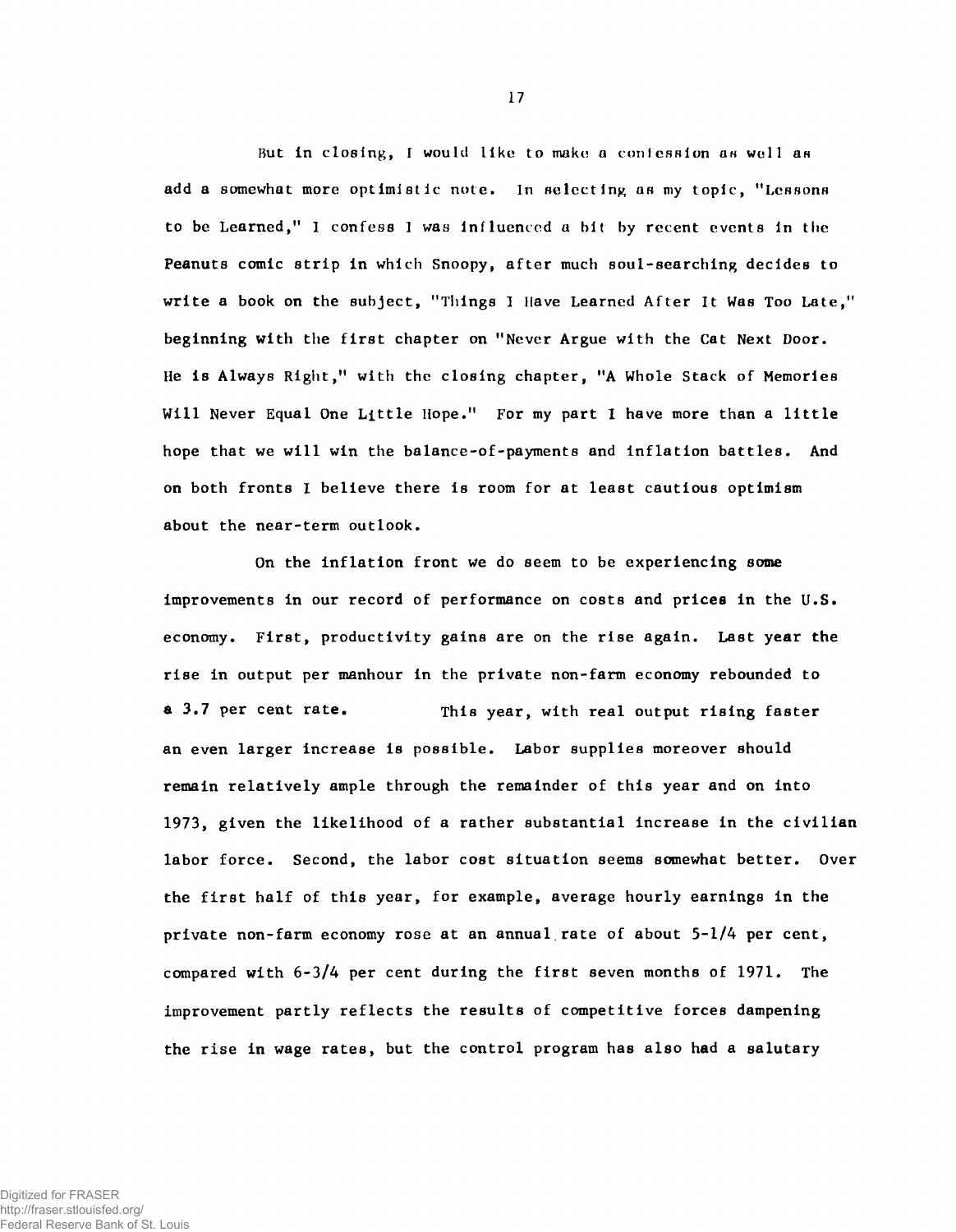**effect. Third, the price situation also appears a bit brighter. The broadest measure of price performance -- the fixed weight index of prices of all private goods and services in the gross national product — rose over the first three quarters of last year at an annual rate of about 4-1/2 per cent. In the three most recent quarters, the rate of increase has receded to about 3 per cent. Consumer prices since last August have increased at an annual rate of 2.7 per cent, compared with 3.8 per cent in the first seven months of 1971, and in the last four months the annual rate of increase averaged about 2 per cent.**

**On the balance-of-payments front, too, while our trade account has been disappointing, especially to those who mistakenly looked for an early benefit from the realignment of exchange rates last December, past experience points to the fact that, while patience is necessary, such large shifts in exchange rates do, over time, produce large favorable shifts in trade and other current account transactions, and in capital flows as well. And even with our trade balance showing little improvement to this point, beginning in mid-March the over-all balance of payments became more favorable due principally to short-term capital inflows. There was, in fact, a balance-of-payments surplus between mid-March and late June when the British pound was floated.**

**Finally, I think the most hopeful sign of all, however, is the evident concern of the American people with the effects of inflation. They are concerned about the impact of rising costs and prices on the purchasing power of their incomes and on the real value of their savings. They have responded well to the efforts by the Federal Government to take needed**